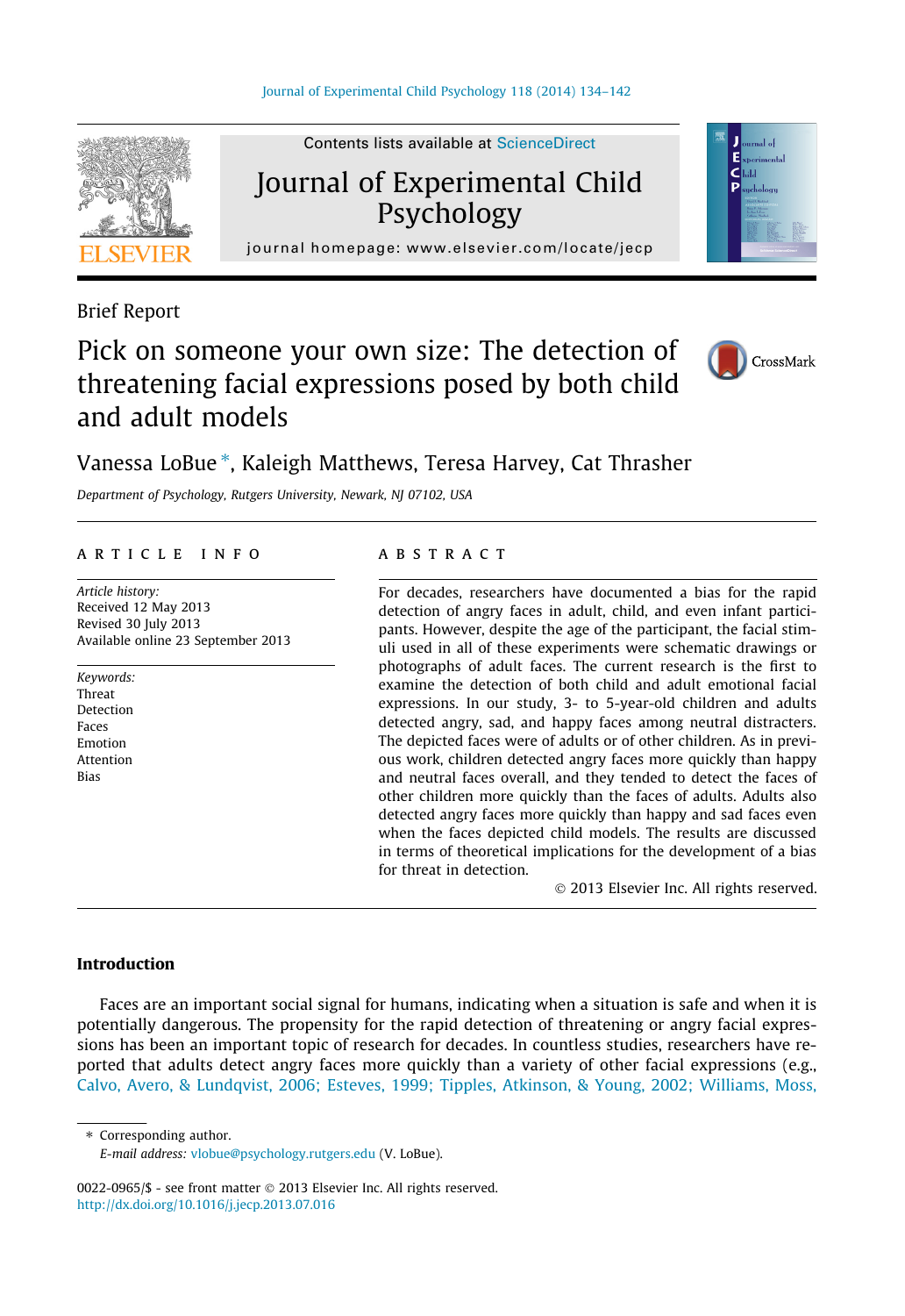[Bradshaw, & Mattingly, 2005\)](#page-7-0). Recently, researchers have begun to extend these findings to children and infants, reporting that 5-year-olds also detect angry faces more quickly than happy, neutral, and sad faces [\(LoBue, 2009](#page-7-0)) and that even 9- to 12-month-old infants turn more quickly to look at angry faces than at happy faces [\(LoBue & DeLoache, 2010\)](#page-8-0).

Despite numerous studies demonstrating an advantage for threatening faces in detection, evidence about what drives the rapid detection of threatening faces is more contentious. Many researchers have proposed that threat relevance, or the threatening message produced by these stimuli, is what facilitates detection [\(Eastwood & Smilek, 2005; Eastwood, Smilek, & Merikle, 2001, 2003; Lipp & Derak](#page-7-0)[shan, 2005; Lipp & Waters, 2007; Lundqvist & Öhman, 2005; Öhman, Lundqvist, & Esteves, 2001\)](#page-7-0). In support of this hypothesis, researchers have shown that the more aversive adults rate threatening stimuli, the more quickly they detect them ([Beaver, Mogg, & Bradley, 2005; Lundqvist & Öhman,](#page-7-0) [2005](#page-7-0)). Furthermore, when threatening faces are inverted, which generally results in impaired face processing, they are no longer detected more quickly than happy faces ([Eastwood et al., 2001; Fenske](#page-7-0) [& Eastwood, 2003; Fox et al., 2000](#page-7-0)).

However, given that even 9- to 12-month-old infants detect angry faces more quickly than happy faces, it is possible that understanding the threatening message posed by angry faces is not necessary for their rapid detection. Thus, an alternative hypothesis for why threatening stimuli are detected so quickly is that low-level perceptual features of the stimuli drive detection ([Becker, Horstmann, &](#page-7-0) [Remington, 2011; Horstmann, 2009; Horstmann, Borgstedt, & Heumann, 2006; LoBue, 2013b; LoBue,](#page-7-0) [Rakison, & DeLoache, 2010\)](#page-7-0). For example, some researchers have shown that specific geometric shapes, such as the ''V''-shaped brow characteristic of angry faces, are sufficient in eliciting rapid detection in the absence of any threatening or negative valence ([Larson, Aronoff, & Stearns, 2007;](#page-7-0) [LoBue & DeLoache, 2011; LoBue & Larson, 2010](#page-7-0)). Furthermore, when presenting participants with these features in non-face-like configurations, there is still an advantage in detection [\(Coelho, Cloete,](#page-7-0) [& Wallis, 2011; Horstmann et al., 2006\)](#page-7-0).

Importantly, in all of these studies, the stimuli were schematic faces or photographs of real faces taken from standardized emotional facial expression sets such as the Ekman face set ([Ekman & Friesen,](#page-7-0) [1976](#page-7-0)) and the NimStim set [\(Tottenham et al., 2009](#page-8-0)). Such sets contain photographs of adults posing for various emotional facial expressions. No research to date has examined the detection of children's facial expressions. This is important because even the work with child and infant participants described above uses stimulus sets of adult faces. Developmentally, it is possible that children might have more difficulty in identifying the facial expressions of adults than of children their own age. Indeed, researchers have reported that children recognize faces the most accurately when they are within 2 years of their own age [\(Hills & Lewis, 2011\)](#page-7-0). However, until recently, a standardized set of child facial expressions was not available. The current study examines the detection of child angry, happy, and sad facial expressions using a new stimulus set—the Child Affective Facial Expression (CAFE) set. CAFE is a racially and ethnically diverse set of photographs of 4- to 6-year-old children posing for angry, disgusted, fearful, happy, neutral, sad, and surprised facial expressions ([LoBue & Thrasher,](#page-8-0) [2013](#page-8-0)).

Here we examined the detection of both child and adult emotional facial expressions. The findings have theoretical implications for what drives the detection of threatening faces. Although an angry child's face has the same features as an angry adult's face, these faces do not necessarily carry the same meaning. In the current research, 3- to 5-year-old children and adults were asked to detect angry, sad, and happy faces among neutral distracters. In half of the conditions, they detected faces of 4 to 6-year-old children from the CAFE set. In the other half, they detected adult facial expressions from the NimStim set. If the threatening message produced by adult angry faces drives their rapid detection, children posing angry faces might not produce the same results in adult participants because an angry 5-year-old is likely not very threatening to adults. Conversely, for child participants, an angry 5-year-old and an angry adult may both attract attention equally because both faces could constitute an imminent threat. Alternatively, if specific features of threatening faces such as an angry face's Vshaped brow drive their rapid detection, angry faces should be detected more quickly than other facial expressions regardless of whether the model is a child or an adult.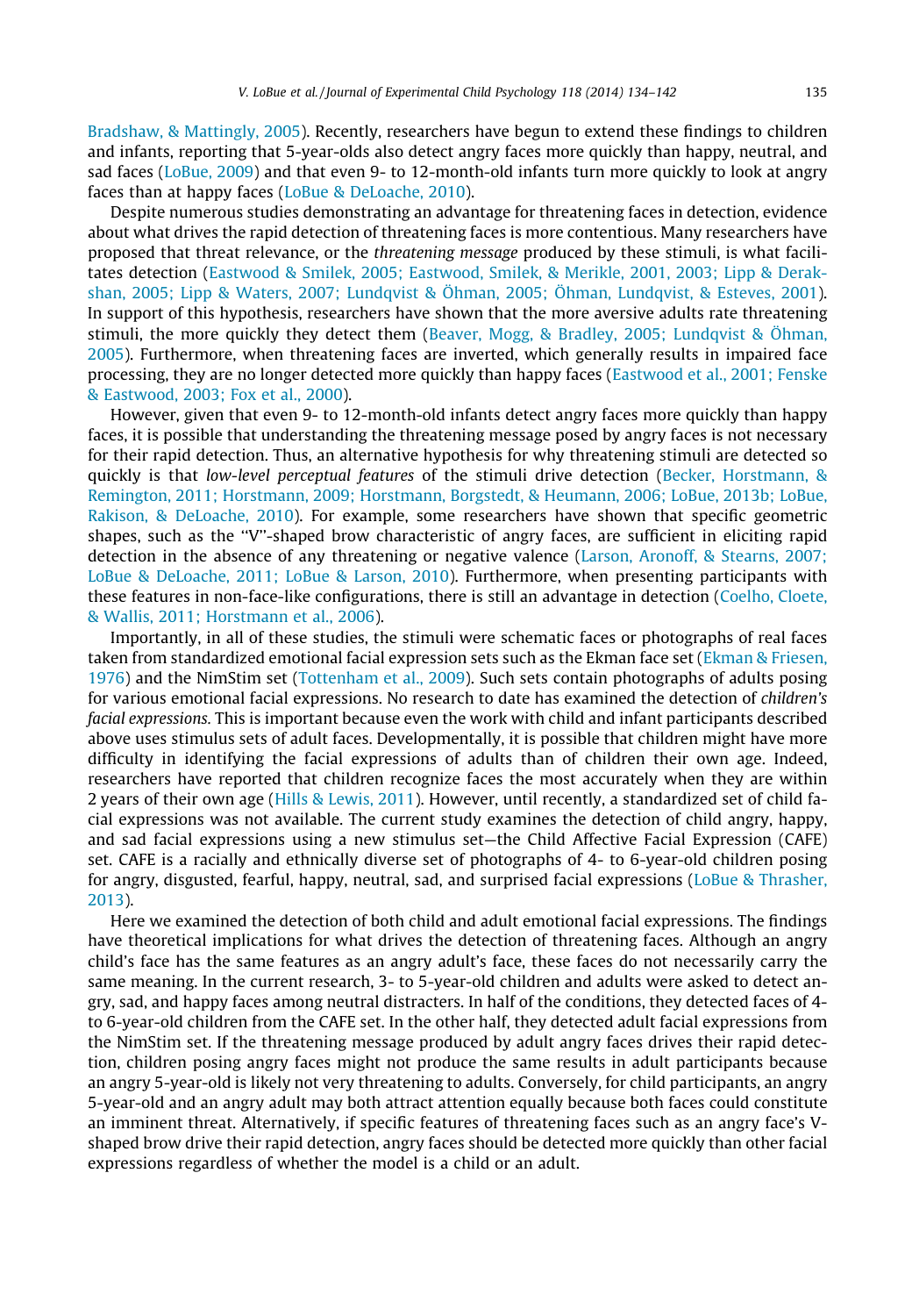#### Method

Adopting the touchscreen paradigm used by [LoBue and DeLoache \(2008\),](#page-8-0) both preschool children and adults were presented with 3  $\times$  3 matrices of color photographs depicting angry, sad, and happy facial expressions and were asked to touch a target on the screen as quickly as possible. In half of the conditions the matrices were composed of photographs of adult faces, and in the other half the matrices were composed of photographs of child faces.

#### **Participants**

Child participants were 18 preschool children (11 female and 7 male) ranging from 35 to 61 months ( $M = 46.9$  months). Children were recruited from an urban child care center in New Jersey on the U.S. East Coast, and the experiment took place in a small quiet room at the center. Of the total sample, 13 children (7 female and 6 male) successfully completed all of the adult face and child face conditions. Because of limited attendance while data were being collected, an additional 3 children (2 female and 1 male) completed all child face conditions but did not complete all adult face conditions, 1 child (female) completed all adult face conditions but not did not complete the child face conditions, and 1 child (female) completed all except for the happy face due to extremely high rates of error on that condition. Parental consent was given for all children.

Adults participants were 18 university students (11 female and 7 male, mean age = 22 years, range = 18–45). The number of adult participants and their genders were selected to match those of the child participants. None of the participants had children. Adults were recruited from the Rutgers University human subjects participant pool and received course credit (Psychology 101 or 102) for their participation. The Rutgers University institutional review board approved all procedures, and all participants signed an informed consent.

#### **Materials**

The stimuli consisted of two sets of photographs, each set depicting various facial expressions. Each set was composed of 24 angry, 24 happy, 24 sad, and 24 neutral expressions. One set of photographs was taken from the NimStim face set obtained from the MacArthur Foundation Research Network on Early Experience and Brain Development. The NimStim set depicts adult models posing for various facial expressions ([Tottenham et al., 2009](#page-8-0)). The second set of photographs was taken from the CAFE set. CAFE is a stimulus set of 4- to 6-year-old children posing for six basic emotional expressions—happy, sad, disgust, surprise, angry, and fear—and a neutral expression [\(LoBue & Thrasher, 2013\)](#page-8-0). An equal number of male and female faces were used, and photographs were varied for race based on the availability of different races/ethnicities in each set. In the current study, the NimStim faces used were 20% African American, 14% Asian, 57% Caucasian, and 9% Latino; the CAFE faces were 23% African American, 13% Asian, 47% Caucasian, and 18% Latino.

The photographs were arranged in  $3 \times 3$  matrices and presented using a 61-cm (24-inch) color touchscreen monitor. Each matrix was composed of one photograph from a target category and eight photographs from the distracter category. Target categories were angry, happy, and sad. Neutral photographs served as the distracter category for every target condition. Each of the 24 photographs in the target category served as the target only once, and targets appeared in each of the nine positions in the matrix two or three times. One stimulus order was created by randomly arranging matrices, and the second order was the reverse of the first. An outline of handprints was located on the table in front of the monitor.

#### Procedure

Participants were seated approximately 40 cm from the base of the touchscreen monitor and were told to place their hands on the handprints located on the table in front of the monitor. This was done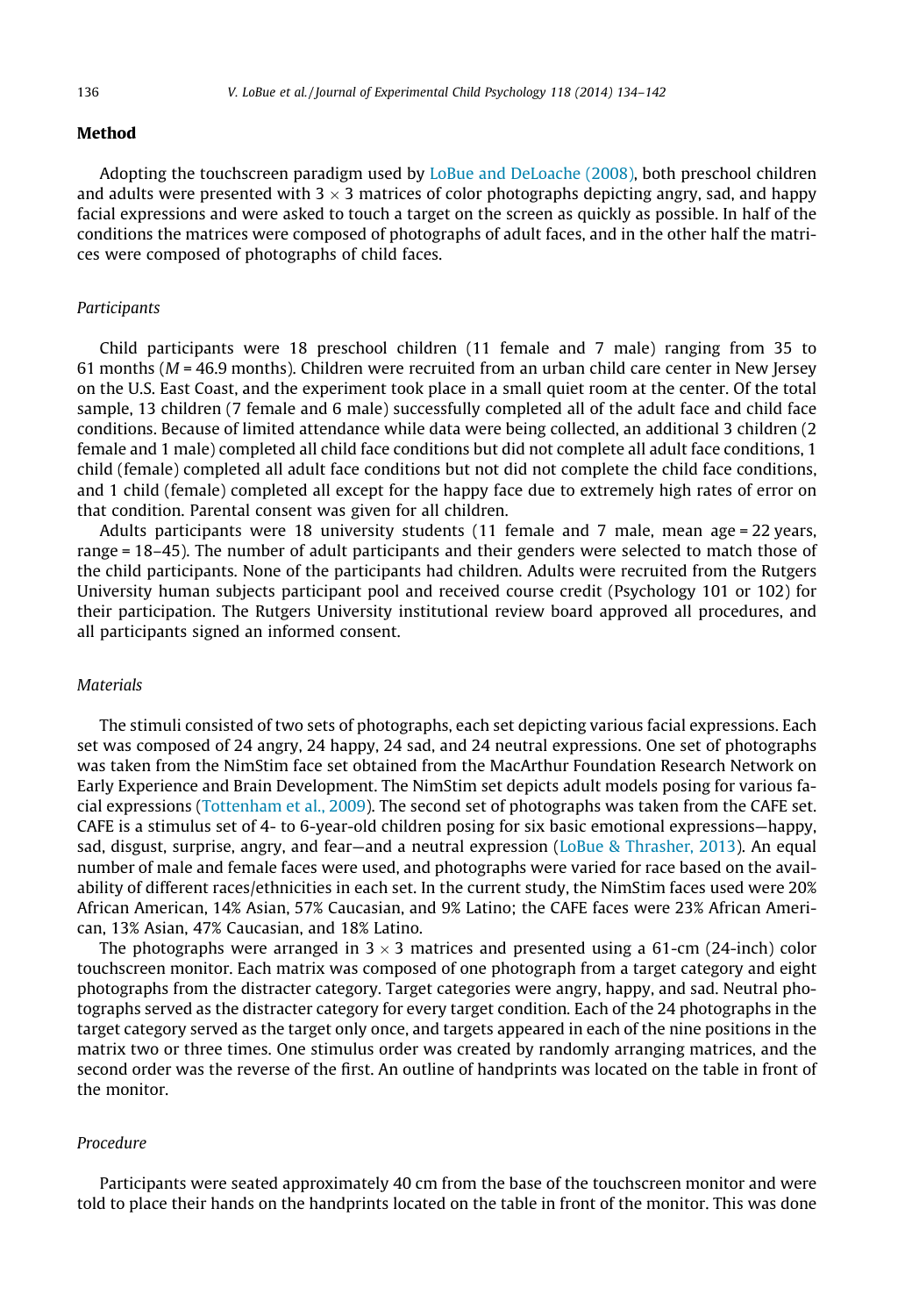<span id="page-3-0"></span>

Fig. 1. Average latency for adult participants to detect the target stimuli in the experiment. Bars show standard errors.

to ensure that participants' hands were in the same place at the onset of every trial. The experimenter stood alongside the monitor and instructed participants throughout the procedure.

To teach participants how to use the touch-screen, they were given 7 practice trials. For the first 2 practice trials, participants were asked to touch a single picture (one from the target category and one from the distracter category) on the screen. For the next 2 practice trials, participants were presented with two pictures on the screen, one target and one distracter, and were asked to touch only the target picture. Following these trials, participants were presented with 3 final practice trials, each composed of a nine-picture matrix with one target amid eight distracters. They were asked to touch only the target picture. All participants quickly learned the procedure.

Following practice trials, a series of 24 test trials were presented, each containing one target and eight distracters. A smiley face appeared in the center of the screen between each trial. For child participants, the experimenter touched the face when she determined that children's full attention was on the screen. This was done to ensure that children were alert and ready at the onset of each trial. Adult participants were instructed to press the smiley face when they were ready to advance to the next trial. Latency to touch was automatically recorded from the onset of each matrix. There were three conditions—angry, sad, and happy—for each set of target faces (adult and child), for a total of 144 test trials. Child participants completed the conditions in two test sessions within a week—one test session for adult faces and one session for child faces. The order of the sessions was counterbalanced. Adult participants completed the experimental conditions in a single testing session. To keep the procedure similar to that of the child participants, adults were tested in two blocks that were counterbalanced—one block for adult faces and one block for child faces. The order of the three conditions (angry, sad, and happy) within each test session/block was randomized.

### Results

The results for the adult and child participants are presented in Figs. 1 and 2, respectively. As in previous visual search research, only trials in which participants made correct responses were used in analyses, and errors were eliminated (children: <10% of the data; adults: <0.2% of the data). Preliminary analyses were conducted on gender and the order in which the faces were presented (adult or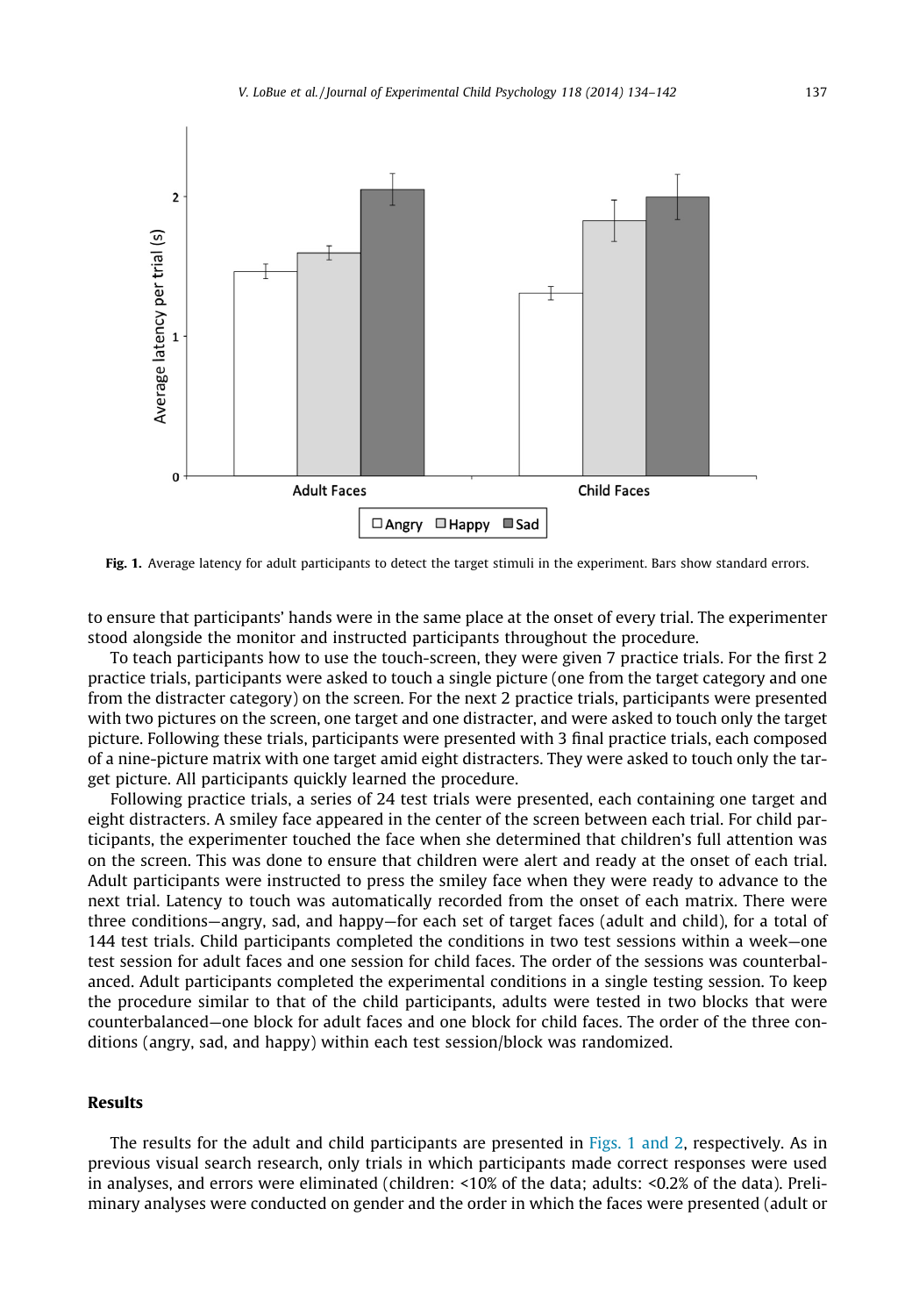<span id="page-4-0"></span>

Fig. 2. Average latency for child participants to detect the target stimuli in the experiment. Bars show standard errors.

child faces first). Gender had no significant effect on any of the variables of interest, so it was not included in the main analyses. Order, however, did produce a significant interaction, so it was included in the analyses below.

The main analysis was a 3 (Target Expression: angry, happy, or sad faces)  $\times$  2 (Target Age: child or adult faces)  $\times$  2 (Participant Age: child or adult participants)  $\times$  2 (Face Order: adult or child faces first) repeated-measures analysis of variance (ANOVA) on average latency to detect the target in each condition, with target expression and target age as within-participants variables and with participant age and face order as between-participants variables. There were significant main effects of participant age,  $F(1,29) = 134.1$ ,  $p < .001$ ,  $\eta^2 = .832$ , and target expression,  $F(1,29) = 36.2$ ,  $p < .001$ ,  $\eta^2 = .573$ , with a target age by target expression interaction,  $F(1,29) = 9.9$ ,  $p = .004$ ,  $n^2 = .269$ , a target age by face order interaction,  $F(1,29) = 8.4$ ,  $p = .007$ ,  $n^2 = .797$ , and a target age by participant age interaction that was approaching significance,  $F(1,29) = 3.4$ ,  $p = .077$ ,  $\eta^2 = .112$ .

The main effect of participant age indicated that adults detected targets  $(M = 1.7 s)$  significantly faster than children ( $M = 3.6$  s). The main effect of target expression showed that there were significant differences between the detection of the various facial expressions. According to several pairwise comparisons (least significant difference, LSD), both adults and children detected angry faces  $(M = 2.2 \text{ s})$  significantly faster than both happy faces  $(M = 2.7 \text{ s})$  and sad faces  $(M = 3.0 \text{ s})$ ,  $p < .001$ , and they detected happy faces significantly faster than sad faces,  $p = .017$ . However, the target age by target expression interaction suggested that this pattern differed for adult and child facial expressions. For adult facial expressions, angry faces  $(M = 2.3 \text{ s})$  were detected more quickly than happy faces  $(p = .009)$  and sad faces  $(p < .001)$ , and happy faces  $(M = 2.6 s)$  were detected more quickly than sad faces ( $M = 3.2$ ),  $p < .001$ ; for child facial expressions, angry faces ( $M = 2.1$  s) were detected more quickly than happy faces ( $p < .001$ ) and sad faces ( $p < .001$ ), but happy faces ( $M = 2.8$  s) were detected just as fast as sad faces ( $M = 2.8$  s),  $p = .389$ . This pattern was similar when the results were examined separately for child and adult participants. Adult participants detected adult angry faces more quickly than happy faces ( $p = .033$ ) and sad faces ( $p < .001$ ), and they detected adult happy faces more quickly than adult sad faces ( $p < .001$ ). Adult participants also detected child angry faces more quickly than happy faces ( $p = .001$ ) and sad faces ( $p < .001$ ), with no differences between child happy and child sad faces ( $p = .285$ ) (see [Fig. 1\)](#page-3-0). Child participants detected adult angry faces more quickly than happy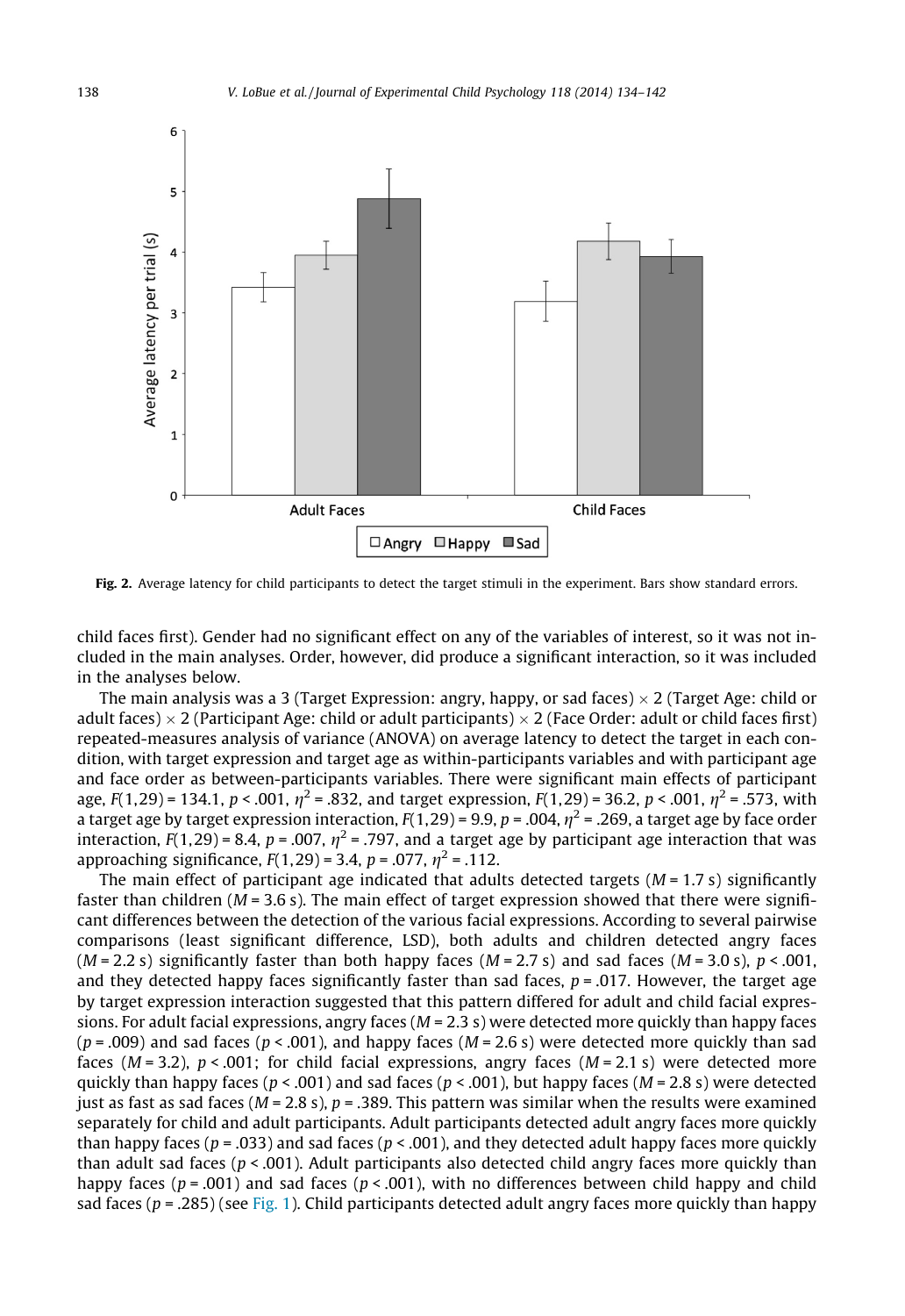faces ( $p = .043$ ) and sad faces ( $p < .006$ ), and they detected adult happy faces more quickly than adult sad faces ( $p < .015$ ). Child participants also detected child angry faces more quickly than happy faces  $(p < .001)$  and sad faces ( $p = .001$ ), and they detected child sad faces more quickly than child happy faces  $(p = .032)$  (see [Fig. 2\)](#page-4-0).

The target age by face order interaction indicated that when the child faces were presented second (2.4 s), they were detected significantly faster than the adult faces ( $M = 2.7$  s),  $p = .005$ . There were no significant differences in detection when the child faces were presented first ( $M_{\text{adult}} = 2.7$  s,  $M_{\text{child}}$  = 2.8 s), p = .430. Finally, the target age by participant age interaction indicates that although there were no differences between the detection of adult and child faces within adult participants  $(M_{\text{adult}} = 1.7 \text{ s}, M_{\text{child}} = 1.7 \text{ s}), p = .890$ , children showed a tendency to detect child faces more quickly than adult faces ( $M_{\text{adult}}$  = 3.7 s,  $M_{\text{child}}$  = 3.4 s), p = .133. Although this interaction was only approaching significance ( $p = 0.077$ ), a lack of statistical power (.427) due to our small sample size might have kept it from reaching significance at the .05 level.

Together, these results replicate previous work showing that both children and adults detect threatening or angry adult faces faster than happy and sad faces [\(LoBue, 2009](#page-7-0)). Most important, they demonstrate for the first time that both preschool children and adults show the same advantage for threatening faces with photographs of children as they do with photographs of adults, and the results provide the first replication of previous work with the CAFE set. Finally, these results also provide some evidence, albeit weak, that children detect the facial expressions of other children more quickly than those of adults.

#### Discussion

The goal of the current investigation was to examine the detection of various emotional facial expressions posed by both adult and child models. The results demonstrate that both preschool children and adults detect angry faces more quickly than sad and happy faces regardless of whether they are posed by adult or child models. These results have implications for what drives the rapid detection of threatening faces and how such a bias develops.

Until recently, biases for threat in detection were studied only in adult participants, and the origins of such biases were merely speculative. As mentioned above, several researchers have proposed that the threatening message produced by angry faces is what facilitates detection, whereas others have posited that specific features of threatening faces drive their rapid detection. The current work replicates previous findings, demonstrating that by 3 years of age children show the same bias for threat in detection that adults show, detecting adult angry faces faster than happy and sad faces. Furthermore, we showed that children are biased to detect child angry faces more quickly than child happy and sad faces as well. If these faces are detected particularly quickly because of the threatening message they present, we would expect that adults would detect only angry adult faces, and not angry child faces, more quickly than other facial expressions because an adult posing an angry face is more threatening to an adult than a child posing an angry face. Indeed, several studies have already shown that the more aversive or negatively adults rate threatening stimuli, the more quickly they detect them ([Beaver et al.,](#page-7-0) [2005; Lundqvist & Öhman, 2005\)](#page-7-0).

The results of the current work, however, do not support this contention. Instead, our data show that both adults and children detect angry faces more quickly than happy and sad faces regardless of the age of the model. This provides support for the second hypothesis—that humans quickly detect angry faces because of some low-level features of the expressions that attract our attention. Other previous developmental data also support this idea, demonstrating that specific geometric shapes, such as the V-shaped brow characteristic of angry faces and the curvilinear shape common to snakes, are sufficient in eliciting rapid detection in children as young as 3 years in the absence of any threatening or negative valence ([LoBue, 2013a; LoBue & DeLoache, 2011; LoBue & Larson, 2010](#page-8-0)). Together, this work suggests that humans have an early developing bias for certain features common to threat-relevant stimuli, and interpreting the degree to which a stimulus is threatening is not necessary in order to elicit rapid detection.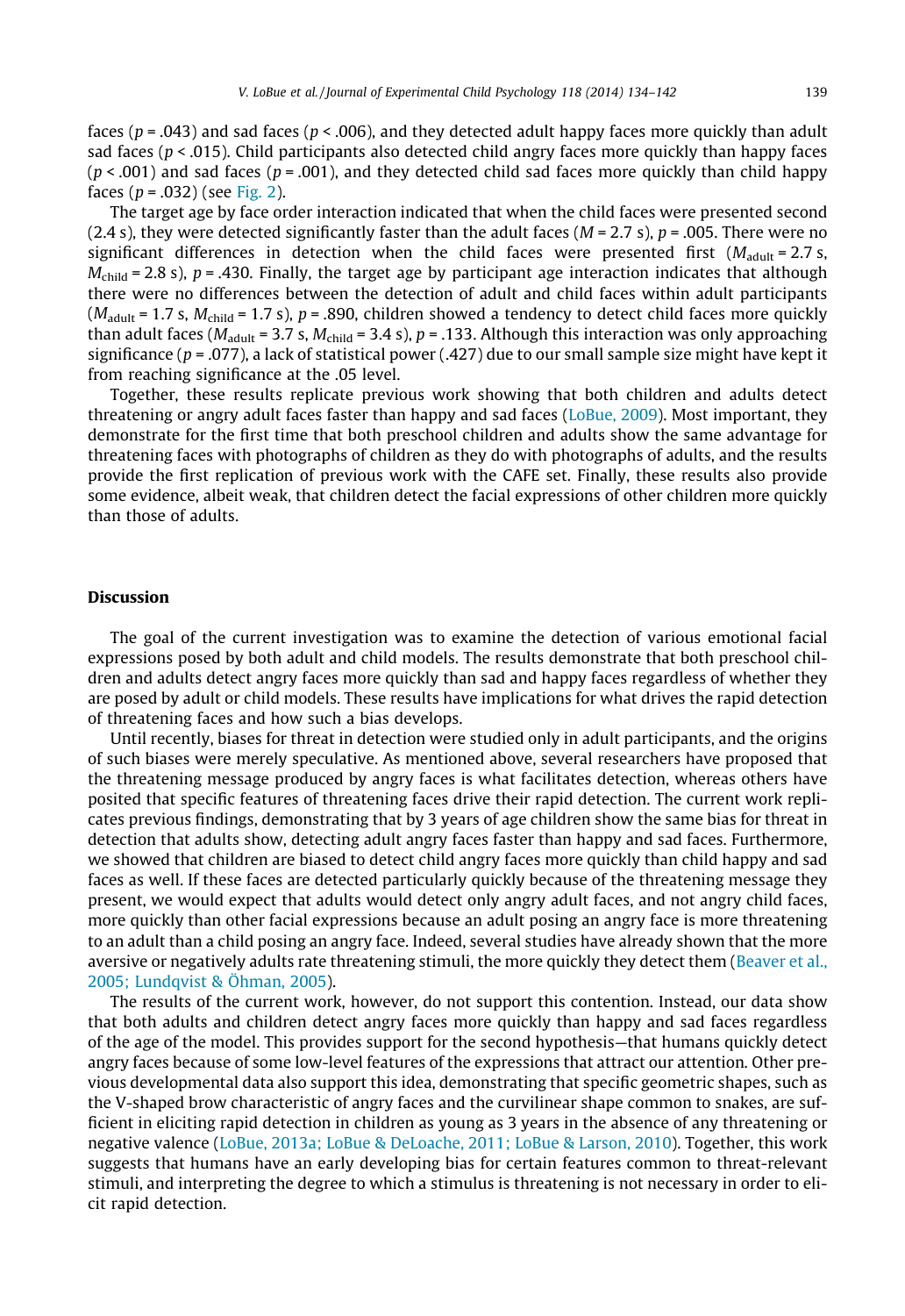An alternative explanation for these findings is that *negative valence* more generally is responsible for the rapid detection of angry faces regardless of the age of the model. In other words, it was not the threatening message itself that drove rapid detection; rather, it was that, in general, all stimuli that are negatively valenced are processed more quickly and efficiently than stimuli that are positive or neutral ([Cacioppo, Gardner, & Berntson, 1999\)](#page-7-0). In social psychology, this is referred to as a general negativity bias and has received substantial support across a number of studies (for a review, see [Baumeister,](#page-7-0) [Bratslavsky, & Finkenauer, 2001; Vaish, Grossman, & Woodward, 2008](#page-7-0)). However, if this was the case in the current investigation, sad faces should have also been detected more quickly than happy faces. Thus, it is unlikely that the general negative valence of the angry faces produced the current results.

Another alternative explanation for these findings is that adults indeed find child faces to be threatening. Not all adults are necessarily able to defend themselves against a threatening child (e.g., the elderly) and, thus, would still avoid such an individual in a confrontation. Furthermore, because of its importance for survival, many researchers have suggested that our rapid detection of threat has evolutionary origins. More specifically, humans evolved a fear module in the brain that is activated automatically at the sight of threat (for a review, see [Öhman & Mineka, 2001\)](#page-8-0). If this is the case, it is possible that such an adaptation would not necessarily be sensitive to specific characteristics of the threatening individual such as age. Thus, although a child is not necessarily threatening to most adults, a child's angry face might still elicit the same automatic response as a threatening adult. However, the issue of automaticity in detection is a controversial one in the literature, and future research is needed to determine to what extent the detection of threatening stimuli is automatic and immune to cognitive influences.

Besides theoretical importance, the current work has methodological implications for what type of stimuli is most appropriate in detection tasks or tasks that involve emotional facial expressions more generally. Although adults detected child and adult faces equally quickly overall, child participants showed some evidence of facilitated detection for faces that are closer to their age. This is consistent with previous work on the "own-age bias," demonstrating that children recognize faces most accurately when they are within 2 years of their own age [\(Hills & Lewis, 2011\)](#page-7-0). It is possible that children are more adept at detecting child faces than adult faces because they have more experience in looking at the faces of other children than at the faces of adults or because they have experience in posing for such expressions. This is still an open question. However, regardless of why children detect the faces of other children more quickly than those of adults, this is a potentially important finding because most stimulus sets of emotional facial expressions consist exclusively of photographs of adults posing the various expressions. The current work uses a new stimulus set—the CAFE set—that for the first time features photographs of 4- to 6-year-old children posing the various emotions. When conducting research on emotional development in child participants, such stimulus considerations should be taken into account because when asking children to perform tasks that involve adult emotional faces instead of faces representing their own age group, researchers might be at risk for underestimating children's abilities.

It is important to note that although children showed a tendency to detect child faces more quickly than adult faces, the result was weak and only approaching significance. It is possible that with more statistical power, the result would have achieved significance at the .05 level and indicates that children do indeed show facilitated detection of faces closer to their own age. However, an alternative possibility is that this effect can be attributed to the fact that we used two differently normed sets of stimuli. Based on [Fig. 2,](#page-4-0) it appears that child participants demonstrated an advantage for child over adult faces only for negative emotions (angry and sad); such an advantage was not present for happy faces. Furthermore, a closer look at both [Figs. 1 and 2](#page-3-0) reveals a very similar pattern of responding in both child and adult participants across faces in both stimulus sets. Thus, although it is possible that children show a general advantage for child faces over adult faces, specific characteristics of the stimulus sets (CAFE vs. NimStim) might also be driving differences within each facial expression. Future research using the CAFE set might clarify some of these issues.

It is interesting that although adults detected faces faster than children, adults and children showed a very similar pattern of responding across facial expressions, detecting angry faces the most quickly, followed by happy faces and then sad faces. Previous research suggests that preschool-age children show adult-like competence only in labeling happy faces and that the ability to identify other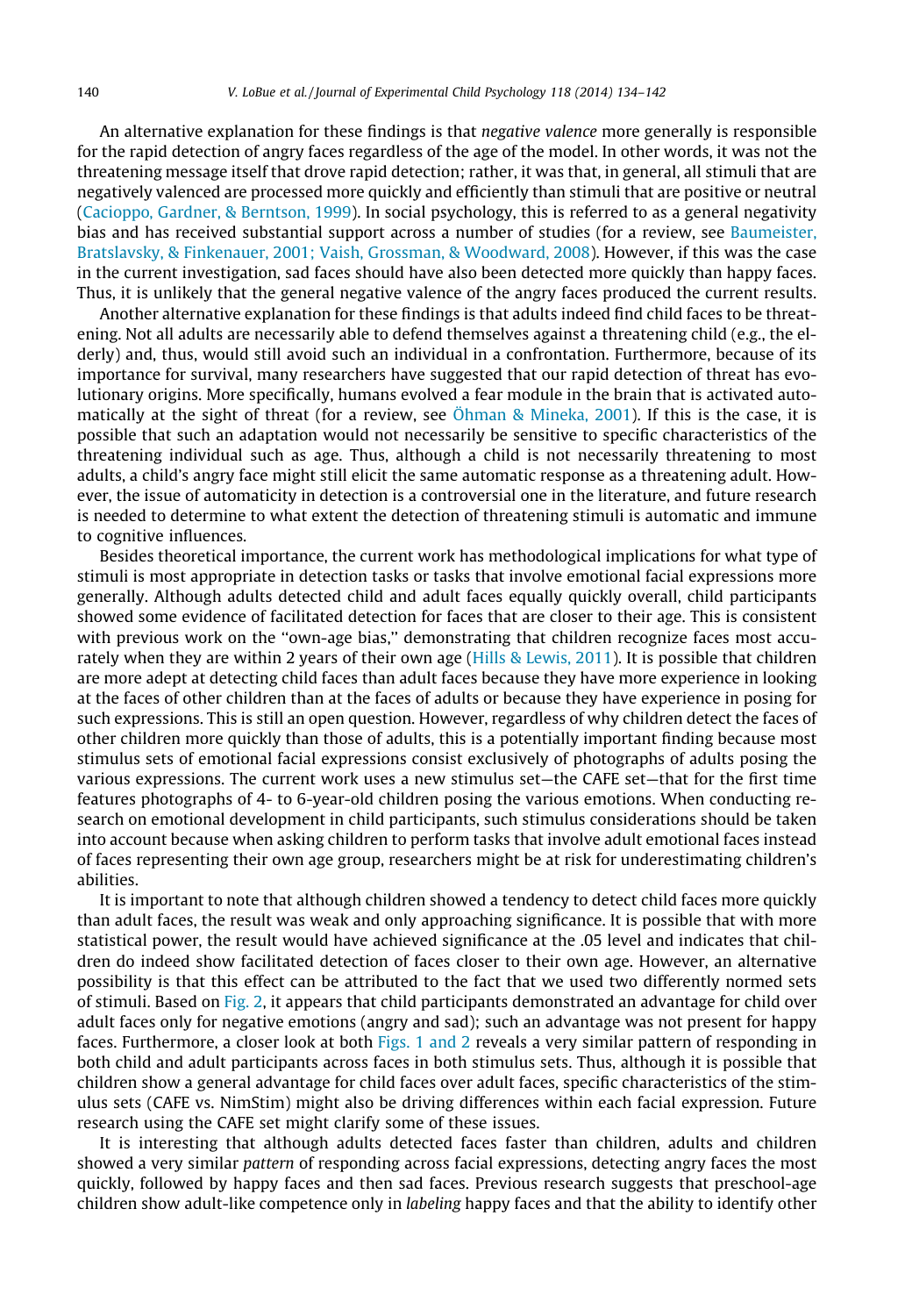<span id="page-7-0"></span>facial expressions, particularly sad and angry faces, does not reach adult-like competence until beyond 10 years of age (Gao & Maurer, 2010). This suggests that the detection of the various facial expressions might develop more quickly than children's ability to label these expressions. One possibility is that immature language ability during the preschool years causes researchers to underestimate children's ability to recognize the various emotional facial expressions. Future research might examine the relationship between recognizing differences between emotional facial expressions and children's ability to label each emotion. The CAFE set might be particularly helpful for future work in this domain.

In conclusion, the current work is the first to examine the detection of various emotional facial expressions posed by both child and adult models. The results demonstrate that regardless of whether or not the model is actually a threat, both adult and child participants detect angry faces more quickly than happy and sad faces, suggesting that the features of angry faces might play a particularly important role in driving their rapid detection. Furthermore, the current work has provided some evidence that children are more adept at detecting facial expressions of other children than at detecting facial expressions of adults. This has methodological implications for future research on emotional development because using photographs of adults posing for emotional facial expressions in research with child participants might underestimate children's abilities. The CAFE set can provide researchers with a new means of conducting such research with age-appropriate emotional stimuli.

#### Acknowledgment

We thank Rocio Ipanaque and Ronaldo Sabangan for their assistance in conducting this research.

# References

- [Baumeister, R. F., Bratslavsky, E., & Finkenauer, C. \(2001\). Bad is stronger than good.](http://refhub.elsevier.com/S0022-0965(13)00151-3/h0005) Review of General Psychology, 5, 323–370. [Beaver, J. D., Mogg, K., & Bradley, B. P. \(2005\). Emotional conditioning to masked stimuli and modulation of visuospatial](http://refhub.elsevier.com/S0022-0965(13)00151-3/h0010) attention. [Emotion, 5](http://refhub.elsevier.com/S0022-0965(13)00151-3/h0010), 67–79.
- [Becker, S. I., Horstmann, G., & Remington, R. W. \(2011\). Perceptual grouping, not emotion, accounts for search asymmetries with](http://refhub.elsevier.com/S0022-0965(13)00151-3/h0015) schematic faces. [Journal of Experimental Psychology: Human Perception and Performance, 37](http://refhub.elsevier.com/S0022-0965(13)00151-3/h0015), 1739–1757.
- [Cacioppo, J. T., Gardner, W. L., & Berntson, G. G. \(1999\). The affect system has parallel and integrative processing for](http://refhub.elsevier.com/S0022-0965(13)00151-3/h0020) components: Form follows function. [Journal of Personality and Social Psychology, 76](http://refhub.elsevier.com/S0022-0965(13)00151-3/h0020), 839–855.
- [Calvo, M. G., Avero, P., & Lundqvist, D. \(2006\). Facilitated detection of angry faces: Initial orienting and processing efficiency.](http://refhub.elsevier.com/S0022-0965(13)00151-3/h0025) [Cognition & Emotion, 20](http://refhub.elsevier.com/S0022-0965(13)00151-3/h0025), 785–811.
- [Coelho, C. M., Cloete, S., & Wallis, G. \(2011\). The face-in-the-crowd effect: When angry faces are just cross\(es\).](http://refhub.elsevier.com/S0022-0965(13)00151-3/h0030) Journal of Vision, 10[, 1–14](http://refhub.elsevier.com/S0022-0965(13)00151-3/h0030).
- [Eastwood, J. D., & Smilek, D. \(2005\). Functional consequences of perceiving facial expressions of emotion without awareness.](http://refhub.elsevier.com/S0022-0965(13)00151-3/h0035) [Consciousness and Cognition, 14](http://refhub.elsevier.com/S0022-0965(13)00151-3/h0035), 565–584.
- [Eastwood, J. D., Smilek, D., & Merikle, P. M. \(2001\). Differential attentional guidance by unattended faces expressing positive and](http://refhub.elsevier.com/S0022-0965(13)00151-3/h0040) negative emotion. [Perception & Psychophysics, 63](http://refhub.elsevier.com/S0022-0965(13)00151-3/h0040), 1004–1013.
- [Eastwood, J. D., Smilek, D., & Merikle, P. M. \(2003\). Negative facial expression captures attention and disrupts performance.](http://refhub.elsevier.com/S0022-0965(13)00151-3/h0045) [Perception & Psychophysics, 65](http://refhub.elsevier.com/S0022-0965(13)00151-3/h0045), 352–358.
- Ekman, P., & Friesen, W. V. (1976). Pictures of facial affect[. Palo Alto, CA: Consulting Psychologists Press.](http://refhub.elsevier.com/S0022-0965(13)00151-3/h0050)
- [Esteves, F. \(1999\). Attentional bias to emotional facial expressions.](http://refhub.elsevier.com/S0022-0965(13)00151-3/h0055) European Review of Applied Psychology, 49, 91–97.

[Fenske, M. J., & Eastwood, J. D. \(2003\). Modulation of focused attention by faces expressing emotion: Evidence from flanker](http://refhub.elsevier.com/S0022-0965(13)00151-3/h0060) tasks. [Emotion, 3](http://refhub.elsevier.com/S0022-0965(13)00151-3/h0060), 327–343.

- [Fox, E., Lester, V., Russo, R., Bowles, R., Pichler, A., & Dutton, K. \(2000\). Facial expressions of emotion: Are angry faces detected](http://refhub.elsevier.com/S0022-0965(13)00151-3/h0065) more efficiently? [Cognition & Emotion, 14](http://refhub.elsevier.com/S0022-0965(13)00151-3/h0065), 61-92.
- [Gao, X., & Maurer, D. \(2010\). A happy story: Developmental changes in children's sensitivity to facial expressions of varying](http://refhub.elsevier.com/S0022-0965(13)00151-3/h0070) intensities. [Journal of Experimental Child Psychology, 107](http://refhub.elsevier.com/S0022-0965(13)00151-3/h0070), 67–86.
- [Hills, P. J., & Lewis, M. B. \(2011\). The own-age face recognition bias in children and adults.](http://refhub.elsevier.com/S0022-0965(13)00151-3/h0075) Quarterly Journal of Experimental [Psychology, 64](http://refhub.elsevier.com/S0022-0965(13)00151-3/h0075), 17–23.
- [Horstmann, G. \(2009\). Visual search for schematic affective faces: Stability and variability of search slopes with different](http://refhub.elsevier.com/S0022-0965(13)00151-3/h0080) instances. [Cognition & Emotion, 23](http://refhub.elsevier.com/S0022-0965(13)00151-3/h0080), 355–379.
- [Horstmann, G., Borgstedt, K., & Heumann, M. \(2006\). Flanker effects with faces may depend on perceptual as well as emotional](http://refhub.elsevier.com/S0022-0965(13)00151-3/h0085) [differences.](http://refhub.elsevier.com/S0022-0965(13)00151-3/h0085) Emotion, 6, 28–39.
- [Larson, C. L., Aronoff, J., & Stearns, J. J. \(2007\). The shape of threat: Simple geometric forms evoke rapid and sustained capture of](http://refhub.elsevier.com/S0022-0965(13)00151-3/h0090) attention. [Emotion, 7](http://refhub.elsevier.com/S0022-0965(13)00151-3/h0090), 526–534.
- [Lipp, O. V., & Derakshan, N. \(2005\). Attentional bias to pictures of fear-relevant animals in a dot probe task.](http://refhub.elsevier.com/S0022-0965(13)00151-3/h0095) Emotion, 5, 365–369. [Lipp, O. V., & Waters, A. M. \(2007\). When danger lurks in the background: Attentional capture by animal fear-relevant](http://refhub.elsevier.com/S0022-0965(13)00151-3/h0100) [distractors is specific and selectively enhanced by animal fear.](http://refhub.elsevier.com/S0022-0965(13)00151-3/h0100) Emotion, 7, 192–200.
- [LoBue, V. \(2009\). More than just a face in the crowd: Detection of emotional facial expressions in young children and adults.](http://refhub.elsevier.com/S0022-0965(13)00151-3/h0105) [Developmental Science, 12](http://refhub.elsevier.com/S0022-0965(13)00151-3/h0105), 305–313.